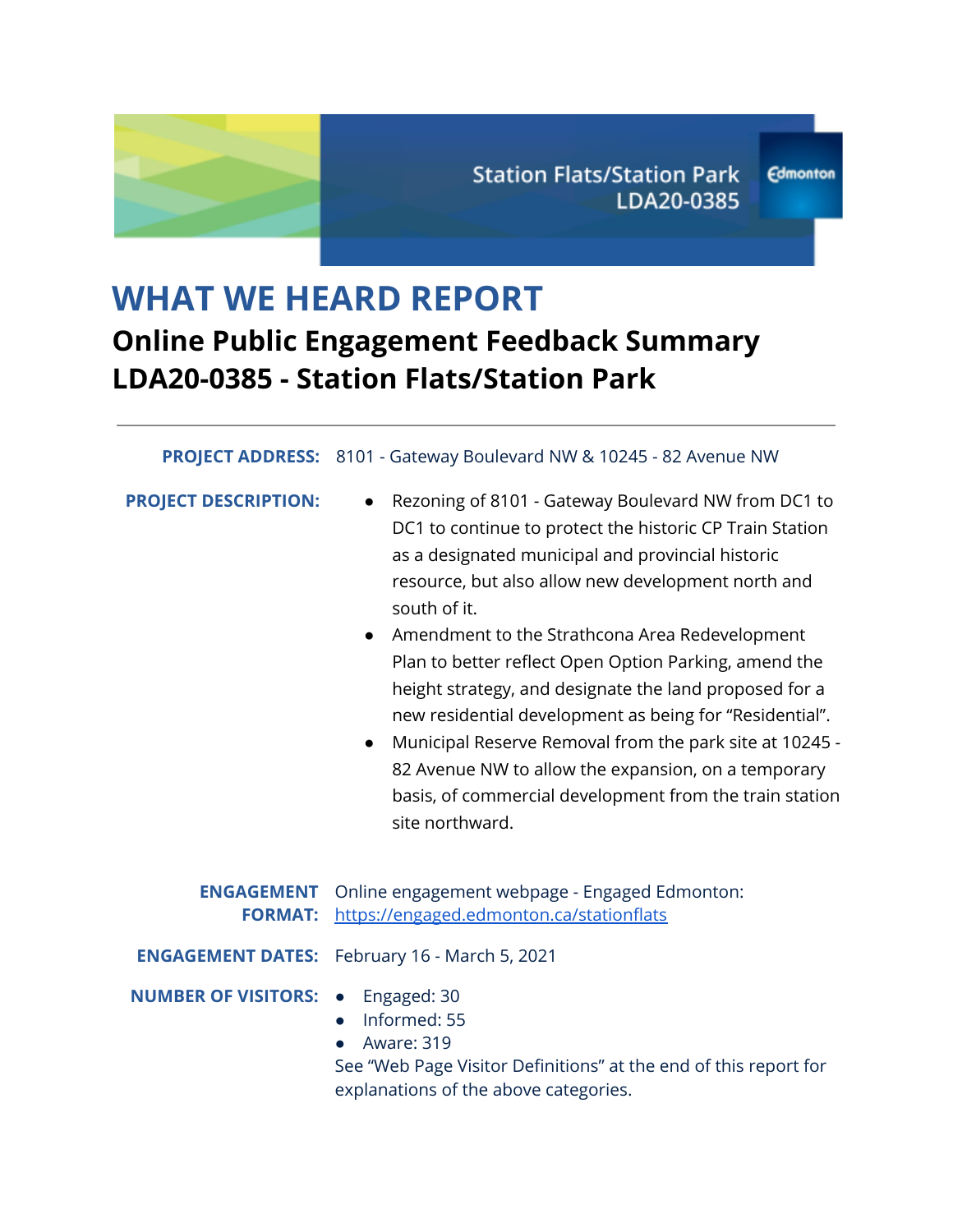#### **ABOUT THIS REPORT**

The information in this report includes feedback gathered through the online engagement web page on the Engaged Edmonton platform from February 16 - March 5, 2021. Because of public health issues related to COVID-19, the City wasn't able to host an in-person public engagement event to share information and collect feedback, as we normally would have done.

The feedback is summarized into two parts. The first for the rezoning and plan amendment component, and the second for the proposed Municipal Reserve removal component. While it is expected that all three components will be decided upon by City Council at the same Public Hearing. The proposed Municipal Reserve removal will be decided upon separately from the rezoning and plan amendment.

Input from Edmontonians on the rezoning and plan amendment components will be used to inform conversations with the applicant about potential revisions to the proposal to address concerns or opportunities raised. Feedback will also be summarized in the report to City Council if and when the proposed rezoning and plan amendment goes to a future City Council Public Hearing for a decision.

Input from Edmontonians on the proposed Municipal Reserve removal will be used to ensure the City's analysis of the application is as complete as possible. It will also inform City Administration's consideration for the removal of the Municipal Reserve designation from this site. Feedback will also be summarized in the report to City Council if and when the proposed Municipal Reserve removal goes to a future City Council Public Hearing for a decision.

This report is shared with all web page visitors who provided their email address. This summary will also be shared with the applicant and the Ward Councillor and included in the report to City Council if and when this application proceeds forward to a Public Hearing for their consideration.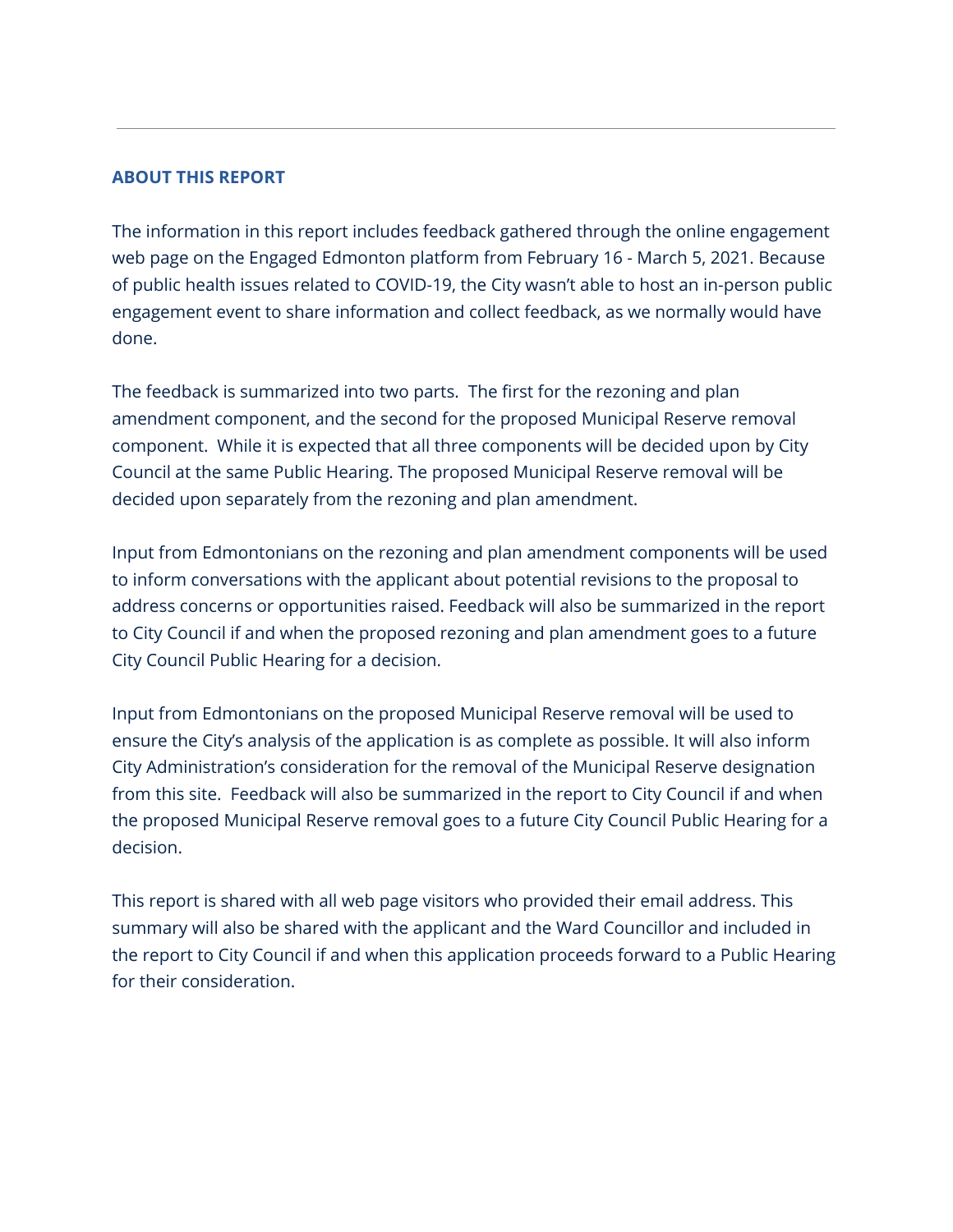#### **ENGAGEMENT FORMAT**

The Engaged Edmonton webpage included two videos, written text and documents available for download. Two tools were available for participants: one to ask questions and one to leave feedback.

The comments are summarized by the main themes below with the number of times a similar comment was made by participants recorded in brackets following that comment. The questions asked and their answers are also included in this report.

## **WHAT WE HEARD - Rezoning & Plan Amendment**

Support: 3 Neutral/Mixed: 4 Unclear/Questions Only: 10 Opposed: 13

## **WHAT WE HEARD - Municipal Reserve Removal**

Support: 2 Neutral/Mixed: 2 Unclear/Questions Only: 12 Opposed: 14

## **Comments - Rezoning & Plan Amendment**

General/Other

- Adding more commercial spaces in this area makes no sense with all the existing vacancies, especially in historic buildings which we want to see used and maintained (x3).
- Good project to improve the area/underutilized site (x2).
- Development should consider/incorporate the unused CP railway land (x2).
- Want railyard converted to parks and open space.
- Should make the entire area park with trees.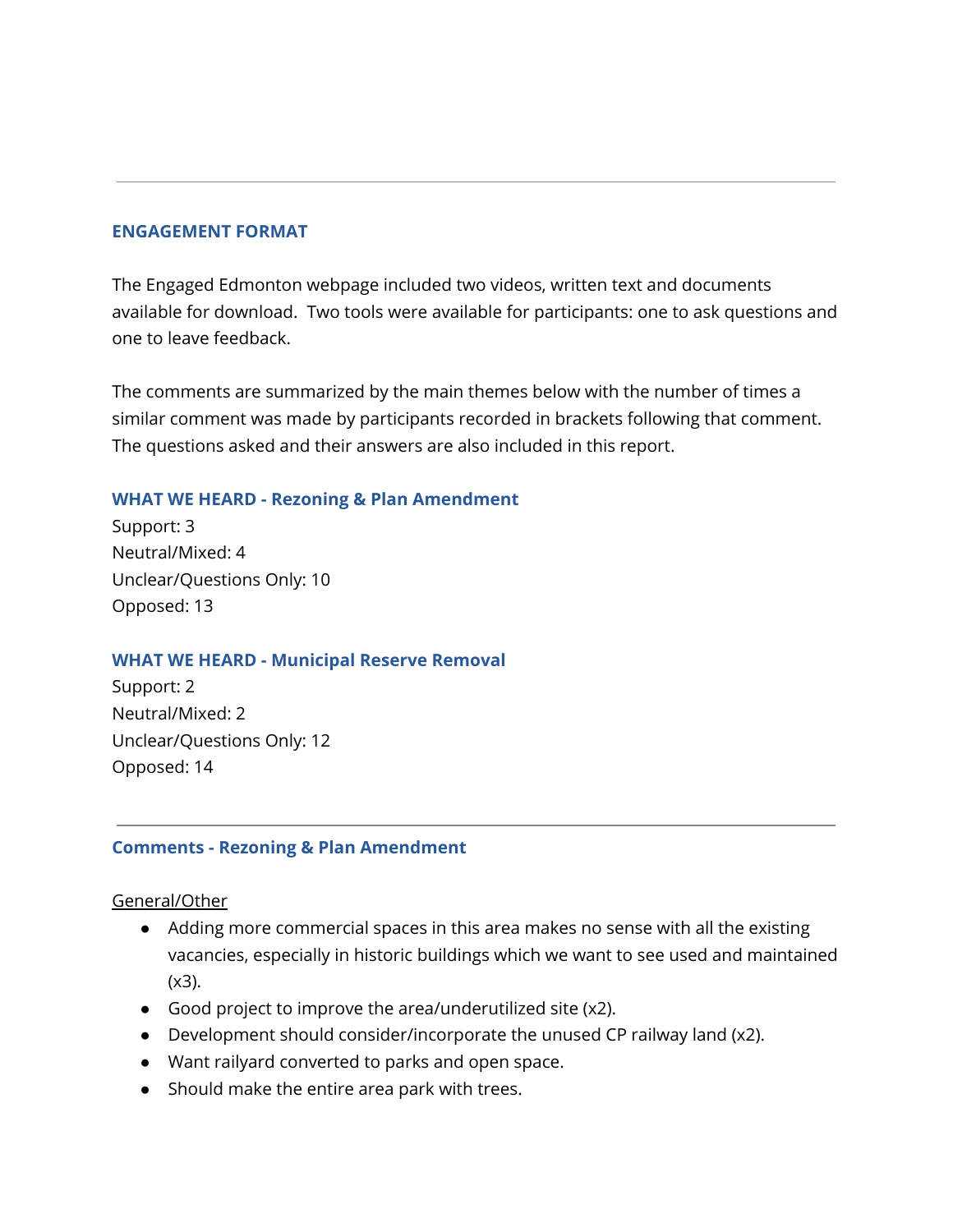- Need more trees from 78 Avenue to Whyte Avenue.
- Will bring much needed vibrancy and density to an otherwise difficult location.
- Overall a good idea.
- Would cut off views of Old Strathcona from West Ritchie.
- Want other recently approved projects to go ahead first before this one.
- Need a good plan for drainage servicing and flood mitigation.
- Developer doesn't understand the community by going against the plan.
- Good to see plans to increase density.

## Building Scale

- Existing, new height maximums in the ARP should be maintained and not changed so soon after approved (x5).
- Residential building too tall (x4).
- Historic train station is being crowded in. Giving the station more breathing room (more than 5 metres) with a surrounding greenspace would be prefered (x2).
- Supportive of a new building, but 4-6 storeys would be more appropriate for residential building (x2).
- 3-4 storeys more appropriate for the new residential building.
- Out of scale with historic train station should be 3 storeys nearest station and 4-5 storeys further south.
- Building height should be the same as Strathcona Hotel.
- Height variances are minimal and reasonable.
- The buildings would overshadow the train station.
- Skyline would be disrupted by the height of this building.

# Building Design

- Does not encourage foot traffic or retail at street level with surface parking/should have active retail frontages, not surface parking (x5).
- Design of the building does not match the historic character of the neighbourhood/don't like seeing a modern glass building next to a historic brick building (x4).
- Sea container style building is ugly/oppressive (x2).
- Use of sea containers as a re-use of existing materials is good.
- Don't make another long, ugly building like the one to the east of the tracks.
- Should be broken into two with heights of each meeting the existing height restrictions.
- Creative, attractive proposal.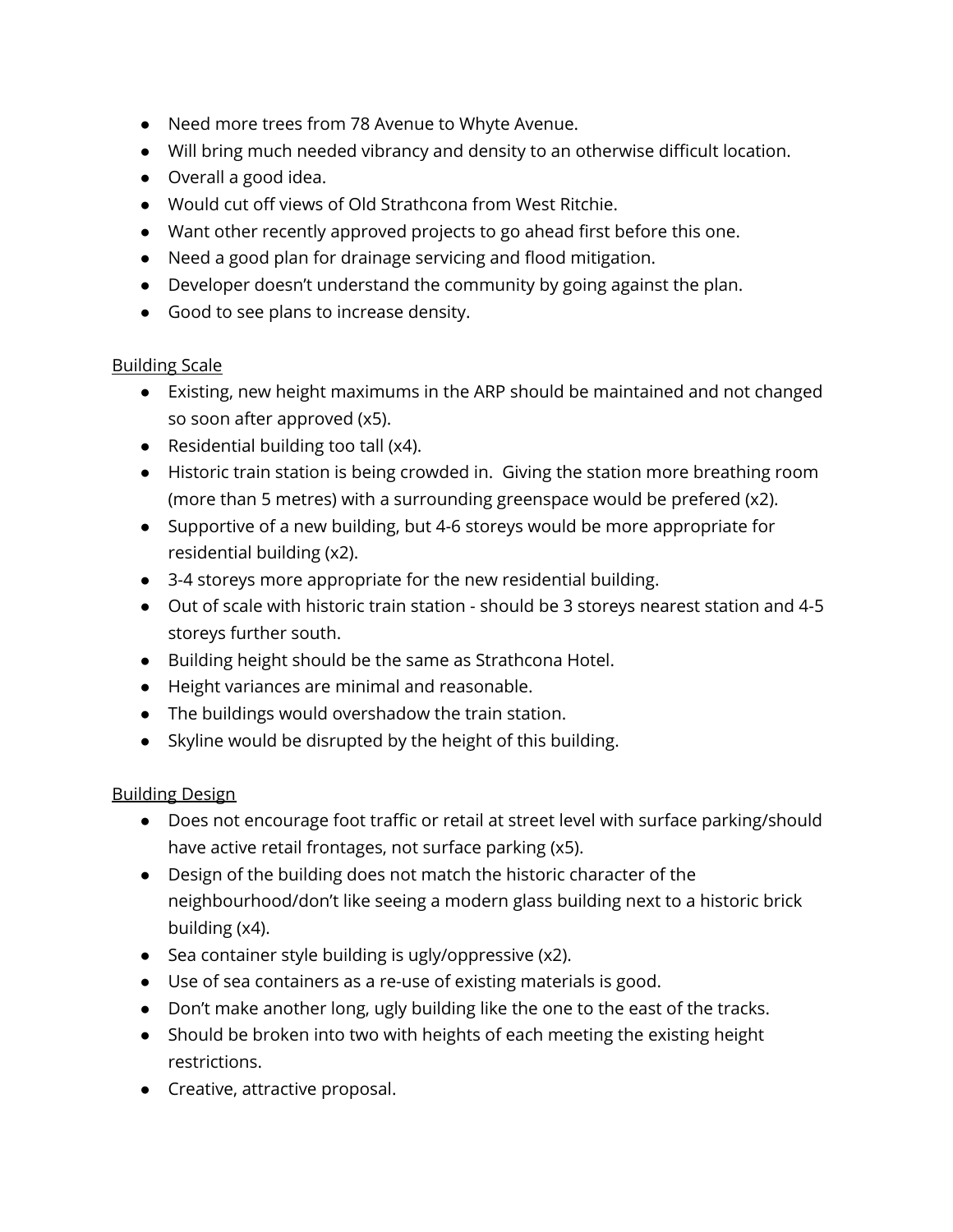- Concerned about safety of people in enclosed surface parking area.
- Existing concrete should be made into more green space.

# **Transportation**

- Proposal should include a pedestrian/bike path across the tracks at 80th Avenue  $(x5)$ .
- Want to see bicycle/pedestrian connections maintained/created through the current park and rezoning site from Whyte Avenue to 81 Avenue/in and around the site (x4).
- Long slab "wall" doesn't reflect the potential extensions of the avenues into the railyard (x4).
- Need better north-south pedestrian and cycling connections down the west side of site along Gateway Boulevard (x3).
- Need better transit options so this new development doesn't just lead to more vehicle congestion (x2).
- City should look into vehicle connection at 80th Avenue.
- Will add to traffic congestion.
- Not sure where developer will fit enough parking for the development.

## Microclimate

- Not good to have residents right above a busy road in terms of air quality (x2).
- Adding tall buildings will decrease foot traffic with people not wanting to be in shadow and wind all the time.
- Long, tall building will create a shadow in the evening on West Ritchie.

## Engagement/Process

- Engagement period should be longer (x2).
- Want to see more detailed plans.

# **Comments - Municipal Reserve Removal**

## General

- There is already little park space in the area (x2).
- Understand hesitation on the MR removal, but on balance, I support.
- Do not want the MR designation more tenuous.
- 5 years as "temporary" is too long.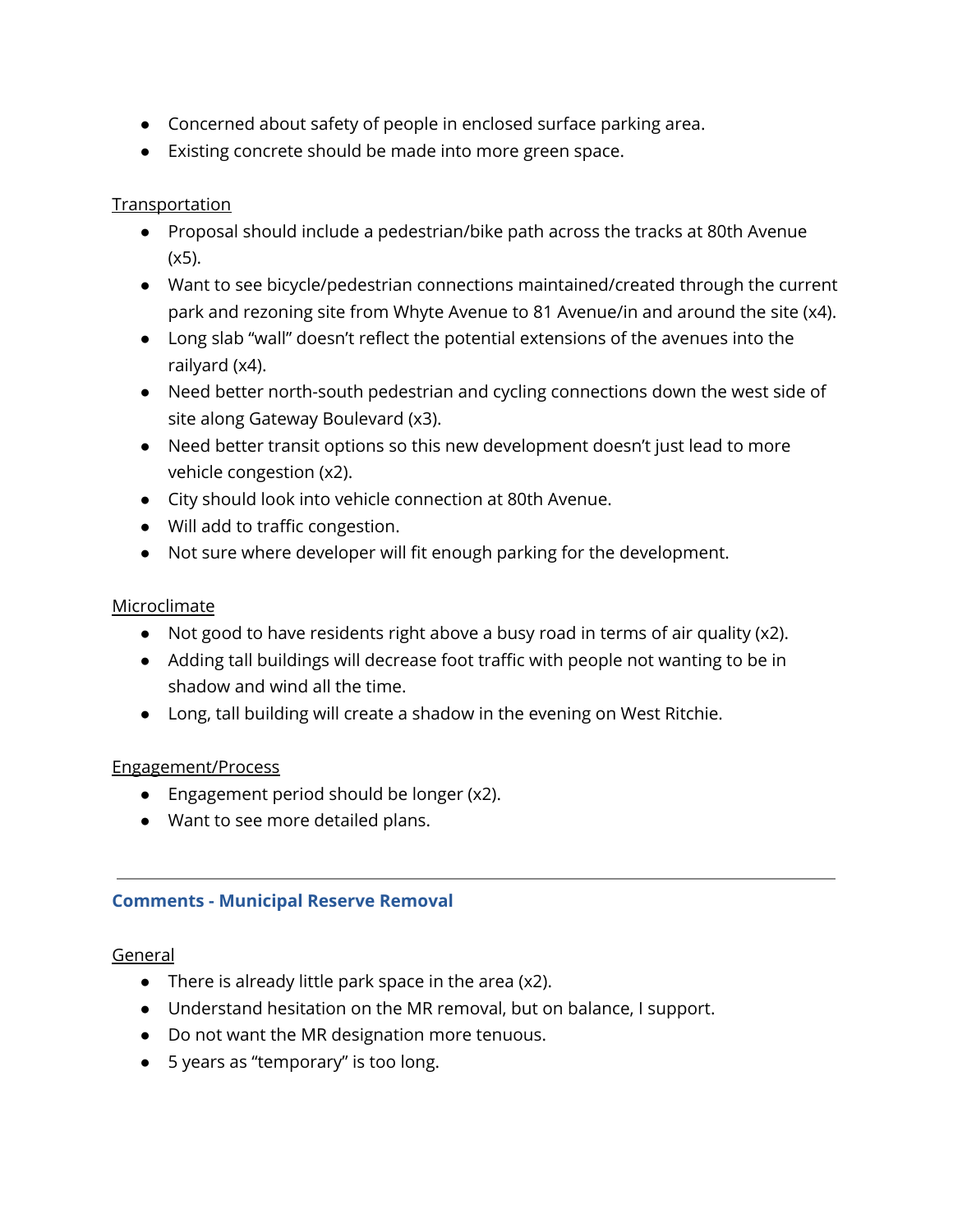- No decisions on the park space or MR removal should be made until the Old Strathcona Public Places Plan is done.
- Should be thought of more strategically about connecting to the north side of Whyte.

# Future Use of MR Site

- Want site maintained as open green space, not a paved commercial extension (x5).
- Only green space on Whyte that would be a great community hub with some improvements to amenities and connections (x5).
- Need more green space, not less, especially with this intersection being a hub for street car/gondola in the future (x3).
- Removing open space for commercial use when there is so little open space in the area is not acceptable (x2).
- Want to see the existing open space retained as is as continued use for the homeless population. Ideal with close proximity to public washrooms (x2).
- Don't mind a couple of seacan's, but not the entire space.
- Use of park space as plaza/commercial is a better use than it has currently.
- Like the idea of another plaza in the area.

## Open Space/Plaza Design

- Critical that the existing trees be retained  $(x2)$ .
- Don't want more paved area/concrete (x2).

## Design of Temporary Buildings

- Would block view of historic train station from Whyte Avenue (x2).
- Seacan design not in context of the historical area.
- Like the idea of using container as construction material.
- Should have more seating/observation area on the top.

## **Questions & Answers**

1. My question is about the potential implications of this proposal on future pedestrian access to the east. There has been talk about at some point facilitating pedestrian access along 80th or 81 avenue across the old rail line to the shopping district to the west of Gateway. This would be a huge improvement for residents of Scona Gardens, as many don't have vehicles, and the walk up to Whyte Avenue and south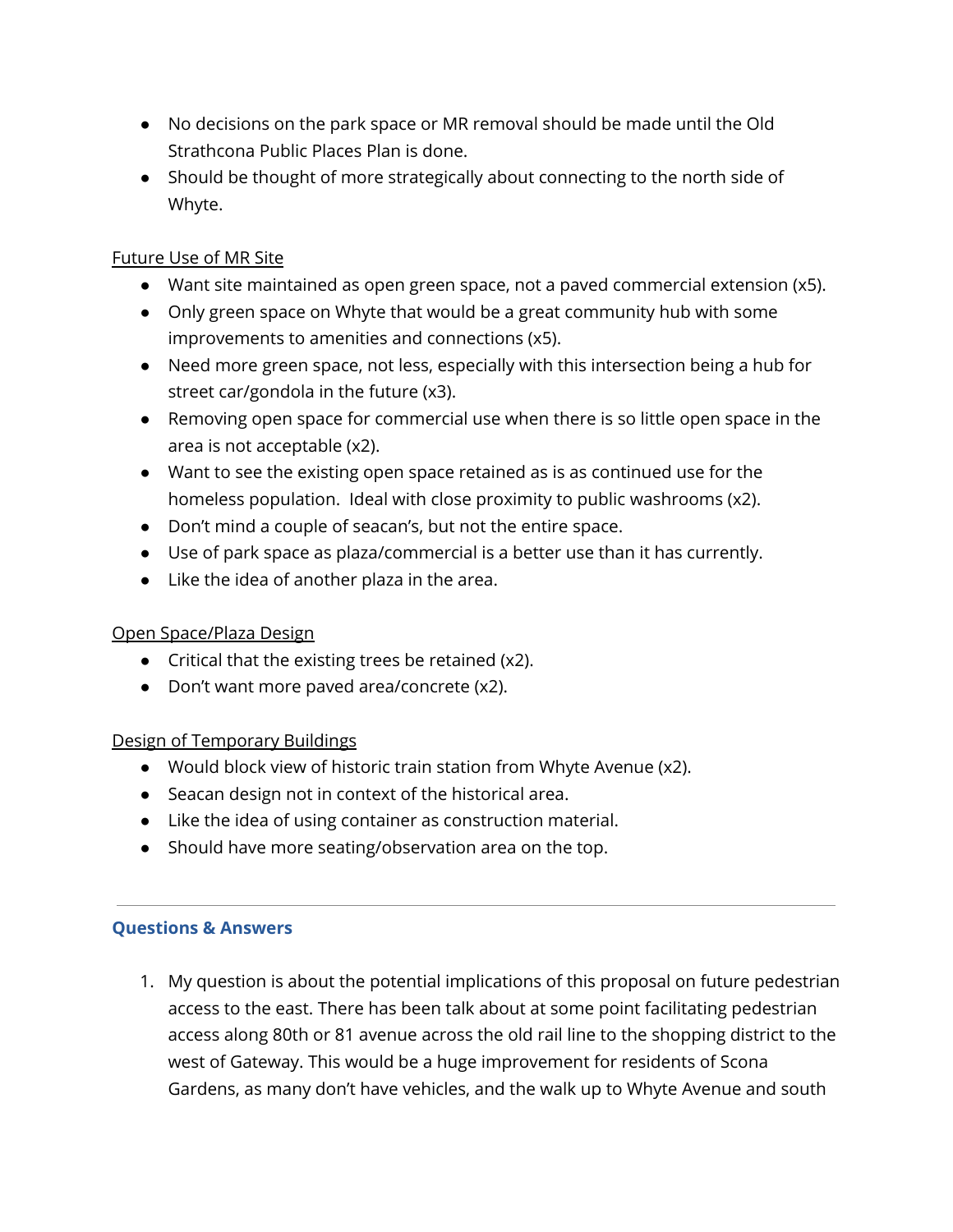again is difficult with groceries and other goods in your arms. Would this development eliminate any possibility of pedestrian access being possible in the future and lead to further isolation of the neighbourhood to the east?

- The City recognizes the value in securing a pedestrian / cyclist connection at 80 Avenue, which was highlighted in PlanWhyte and now the Strathcona Area Redevelopment Plan.
- The proposed DC1 Provision has a regulation requiring a minimum 3.0 m wide public access connection east to west through the rezoning site at approximately 80th Avenue in anticipation of a future connection across the tracks to 102nd Street. The more significant barrier to completing this connection to the east is the railyard, which is still in active use next to this site. Should the railyard ever become inactive or an arrangement for a crossing is made with the operator, this pedestrian and bicycle connection could then be completed.
- 2. How will bicycle traffic flow through the Station Park development on the current Municipal Reserve lands? Will Station Park allow for people to ride slowly through to access the crosswalk at 81 Ave? Or have a path that allows cyclists to bypass the pedestrian area?
	- There are no planned infrastructure improvements specifically for bicycles being proposed as part of this project.
	- It is anticipated that the current lands with Municipal Reserve designation, if temporary development is allowed, will still have a large amount of plaza/open space as part of the temporary commercial development.
	- Edmontonians are reminded that cycling on the sidewalk is not permitted except for bikes with a 50 cm wheel diameter or less, such as kids' bikes (more [information](https://www.edmonton.ca/transportation/Fact_Sheet_Cycling_on_SidewalkApr2015.pdf)). At some locations, sidewalks may be designated as shared sidewalks and shared pathways, but that is not the case for any sidewalks currently in the vicinity of this land. If that changes in the future, look for these signs: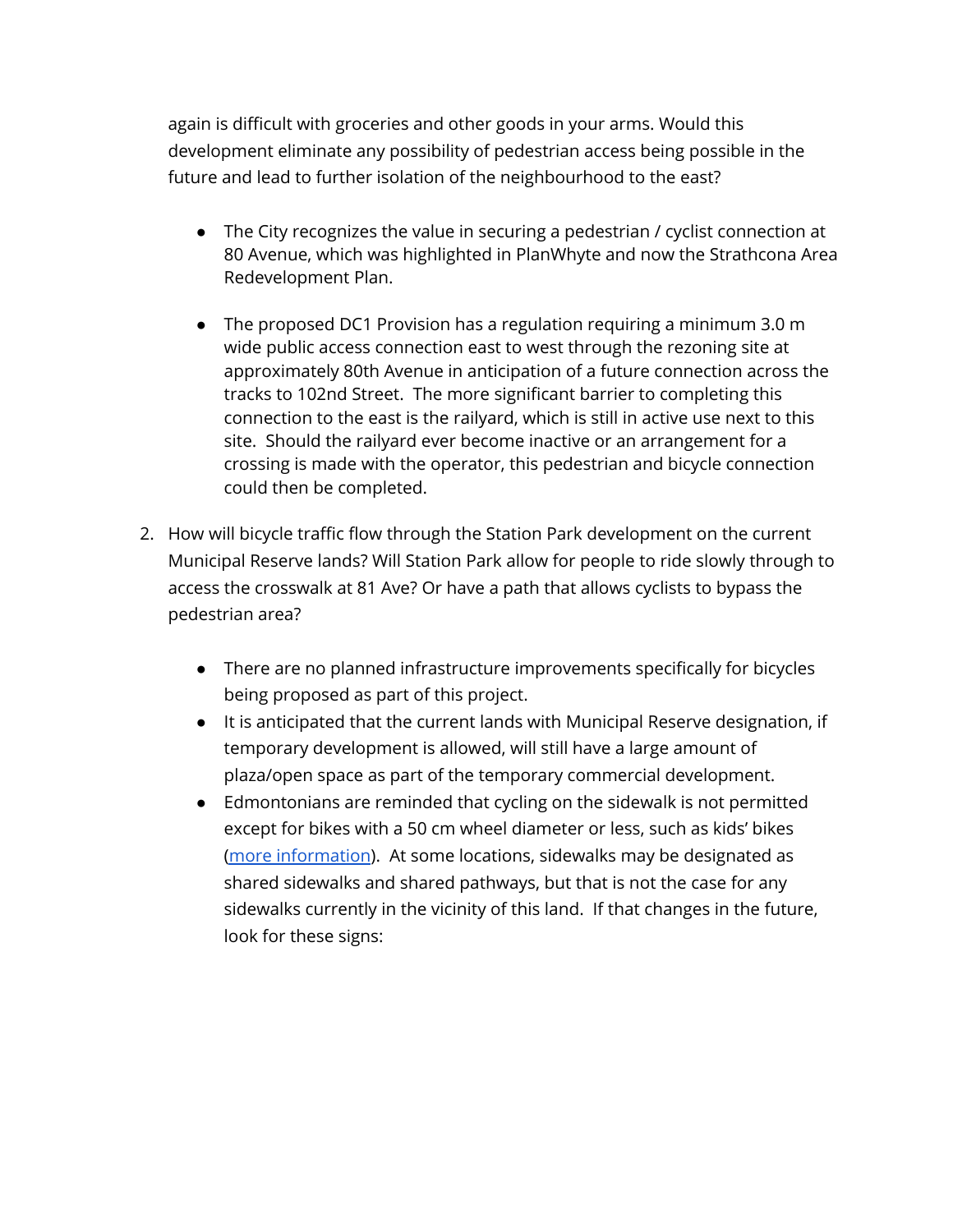

- The City is undertaking the Gateway Boulevard [Reconstruction](https://www.edmonton.ca/projects_plans/roads/gateway-boulevard-reconstruction-and-rehabilitation.aspx) and [Rehabilitation](https://www.edmonton.ca/projects_plans/roads/gateway-boulevard-reconstruction-and-rehabilitation.aspx) project immediately adjacent to the lands with Municipal Reserve designation south to 80 Avenue NW. As per the Draft [Concept](https://www.edmonton.ca/documents/RoadsTraffic/Gateway_Blvd_Concept.pdf) Plan, there is an intent to build a pedestrian connection along the east side of Gateway Boulevard. It is yet to be determined if this connection will be designed to accommodate other modes of travel as well.
- 3. Where are the pedestrian / cycling / transit connections as part of Area B? With the heavy traffic zipping by, perhaps a multi-use path would be appropriate on the East side of the development. Or--if we'd like to have it on the west side of the development--the city could propose a road diet here and turn one of the traffic lanes into a sidewalk with a parallel bike lane and barrier of trees between the pedestrians and traffic. Truly pedestrian friendly connections all the way down to 76 Ave are sorely missing.
	- The City is undertaking the Gateway Boulevard [Reconstruction](https://www.edmonton.ca/projects_plans/roads/gateway-boulevard-reconstruction-and-rehabilitation.aspx) and [Rehabilitation](https://www.edmonton.ca/projects_plans/roads/gateway-boulevard-reconstruction-and-rehabilitation.aspx) project immediately adjacent to this site. As per the [Draft](https://www.edmonton.ca/documents/RoadsTraffic/Gateway_Blvd_Concept.pdf) [Concept](https://www.edmonton.ca/documents/RoadsTraffic/Gateway_Blvd_Concept.pdf) Plan, there is an intent to build a pedestrian connection along the east side of Gateway Boulevard. It is yet to be determined if this connection will be designed to accommodate other modes of travel as well.
	- South of 80 Avenue NW, the proposed DC1 Provision will require the owner/developer to continue this pedestrian connection to the southern limits of their site.
- 4. What are the plans for the unkept and under-utilized vacant space between the Station on Whyte building and the proposed project? I am referring to the vacant CP land and unused train tracks.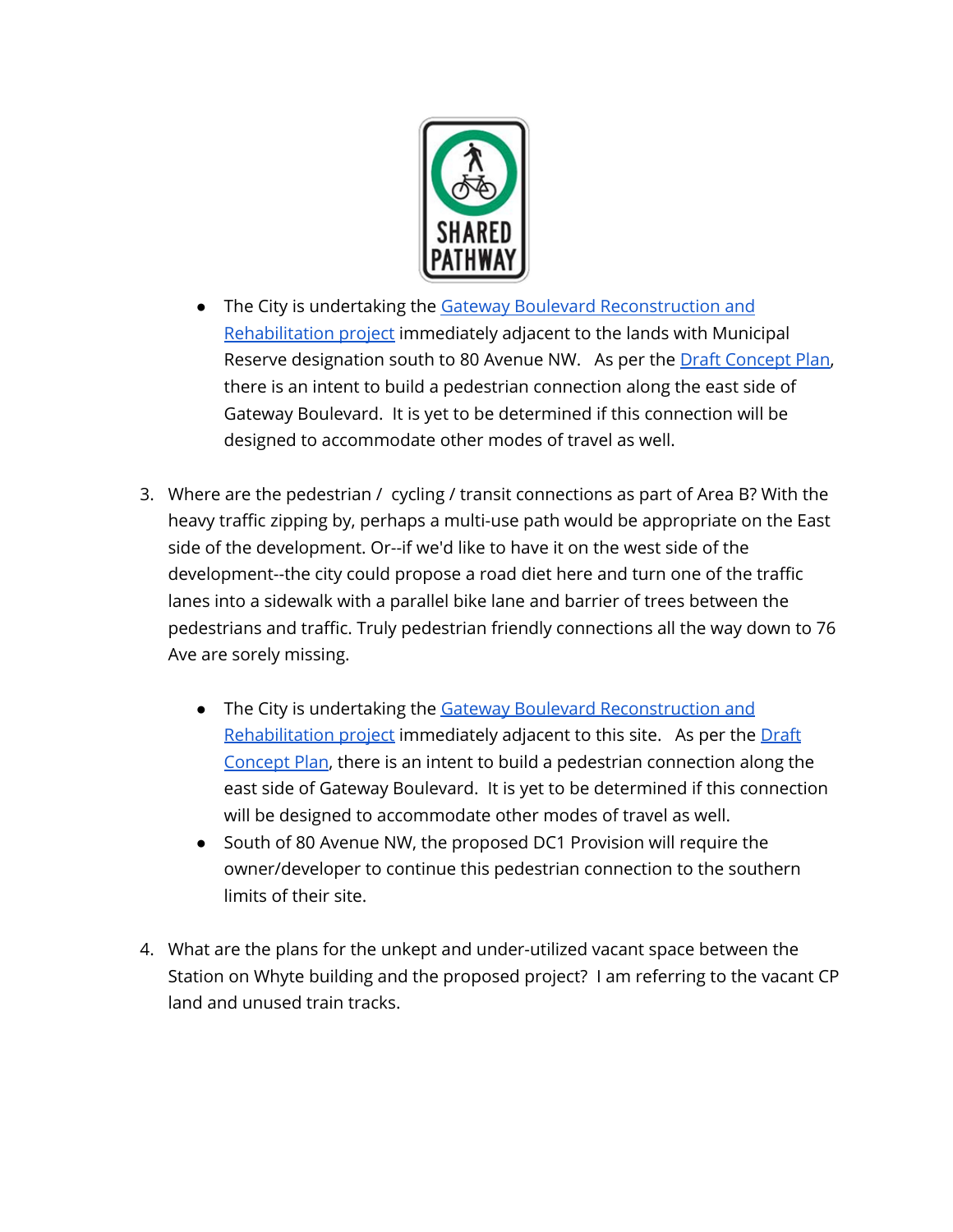- Although the tracks currently end at approximately 81 Avenue NW, the entire rail right-of-way is still under the jurisdiction of the railway and/or the Province of Alberta.
- The portion of the right-of-way that contains tracks, as well as the railyard further south, is still active and in use.
- Due to the current ownership and nearby rail operations, the City does not have any plans for this space.
- 5. Why would you ever add a chunky glass mini-tower right between historic brick buildings?
	- Though no decisions have yet been made by the City on whether to support this application or not, guidance in this regard is being taken from [The](https://www.historicplaces.ca/en/pages/standards-normes) Standards & Guidelines for the [Conservation](https://www.historicplaces.ca/en/pages/standards-normes) of Historic Places in Canada.
	- As per these Standards and Guidelines new development adjacent to a historic place should be distinguishable as a product of its own time, so modern materials and design are often considered acceptable.
- 6. If I read it correctly, the distance between the station and the sea container structure is only 5 meters. Would it be possible to see some renderings of the west elevation?
	- The proposed DC1 Provision requires a 5.6 m separation distance between the existing historic train station and the new sea container commercial building.
	- There is also a requirement for a 4.5 m west setback for the sea container commercial building, increasing to 8.0 m on the south end, with the intent of ensuring the view of the historic train station from Gateway Boulevard NW is maintained. The renderings below from the applicant generally show this intent.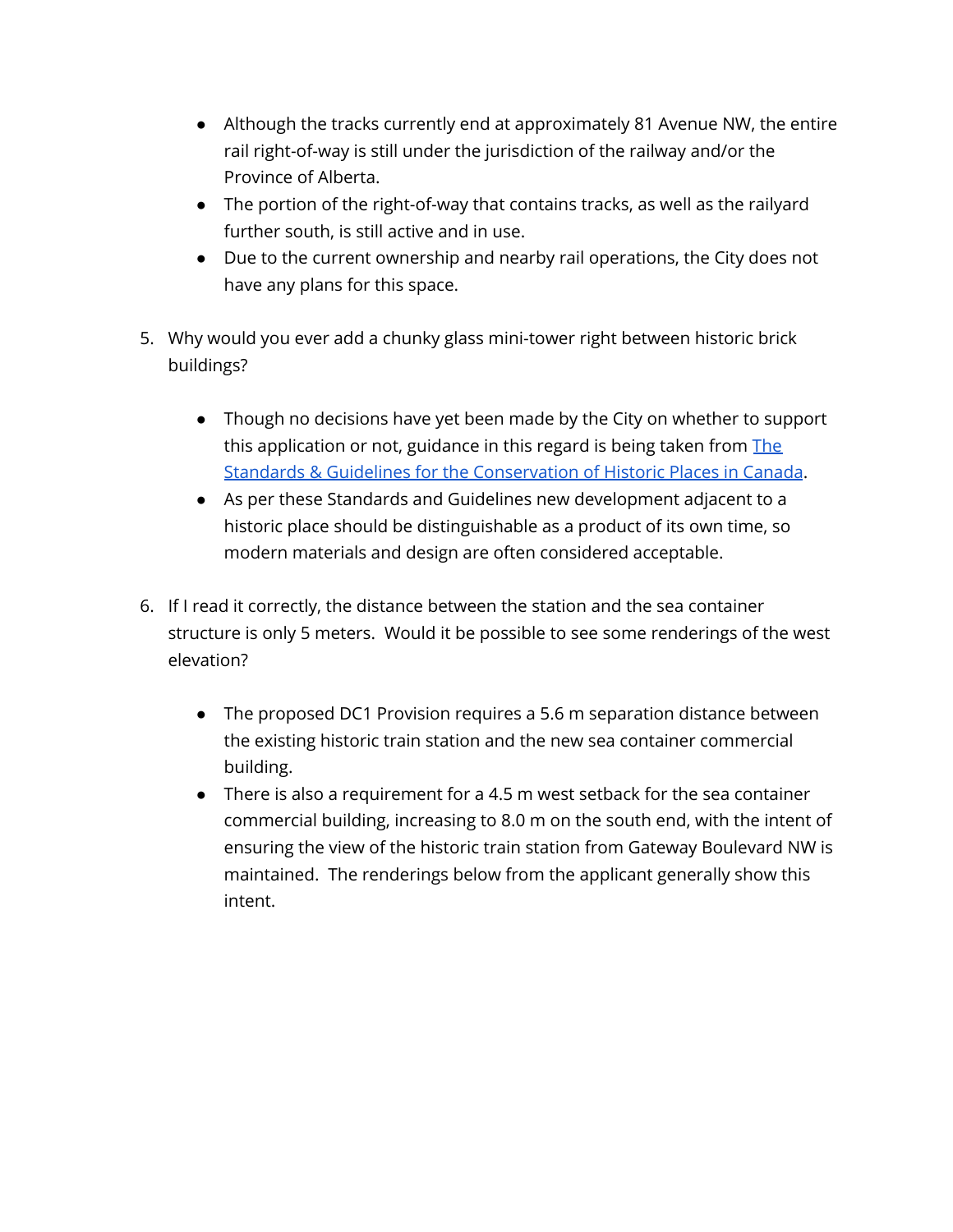

# **Web Page Visitor Definitions**

# Aware

An aware visitor, or a visitor that we consider to be 'aware', has made one single visit to the page, but not clicked any further than the main page.

# Informed